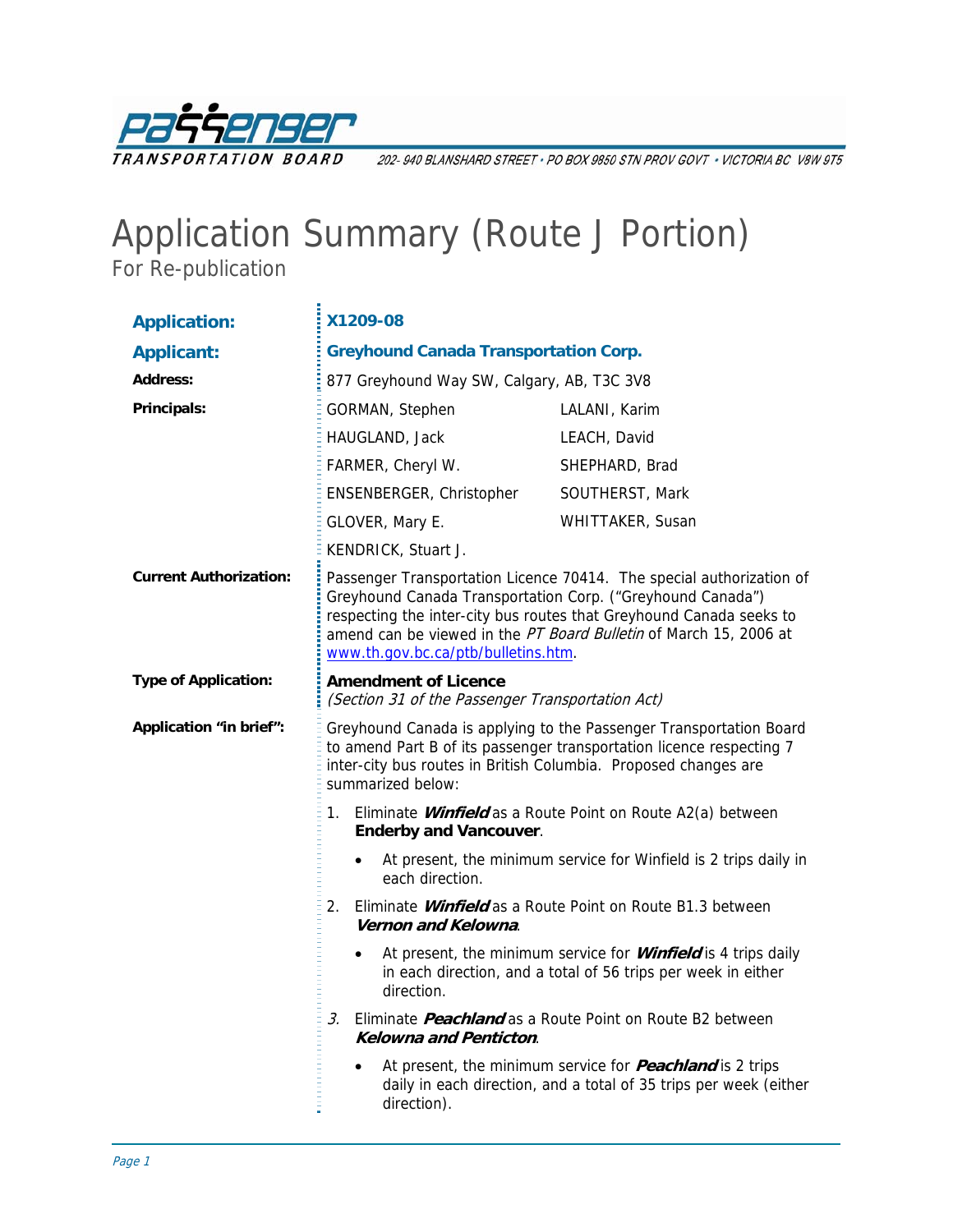|                                            | Reduce minimum frequency on Route C between <i>Penticton and</i><br>4.<br>Vancouver                                                                                                                                                                                             |  |  |
|--------------------------------------------|---------------------------------------------------------------------------------------------------------------------------------------------------------------------------------------------------------------------------------------------------------------------------------|--|--|
|                                            | Reduce westbound minimum service from 11 trips weekly to 1<br>trip daily (i.e. eastbound minimum service will remain as is).                                                                                                                                                    |  |  |
|                                            | Reduce minimum frequency on Route E2(b) between Cache<br>5.<br><b>Creek and Vancouver</b>                                                                                                                                                                                       |  |  |
|                                            | Reduce minimum service from 2 trips daily to 1 trip daily (both<br>directions).                                                                                                                                                                                                 |  |  |
|                                            | Reduce minimum route frequency on Route J between <b>Dawson</b><br>6.<br><b>Creek and Prince George</b>                                                                                                                                                                         |  |  |
|                                            | a) Reduce minimum service frequency along this route from a<br>total of 28 to 24 trips weekly (both directions).                                                                                                                                                                |  |  |
|                                            | b) Reduce minimum service frequency for the <i>Mackenzie</i> route<br>point from 2 trips daily to 1 trip daily.                                                                                                                                                                 |  |  |
|                                            | Reduce frequency on Highway 16 (Route L2) between Prince<br>7.<br>George and the Alberta Border.                                                                                                                                                                                |  |  |
|                                            | Reduce service frequency along this route from a total of 20<br>$\bullet$<br>to 14 trips weekly (both directions) or 1 trip daily (both<br>directions).                                                                                                                         |  |  |
|                                            | Click here to see the details as published on February 4, 2009.                                                                                                                                                                                                                 |  |  |
| <b>Submissions and</b><br><b>Comments:</b> | Interested parties may submit written comments about this<br>application. Please quote "application number X1209-08" and send<br>comments to:                                                                                                                                   |  |  |
|                                            | Passenger Transportation Board<br>PO Box 9850 Stn Prov Govt<br>Victoria, British Columbia, V8W 9T5<br>Fax: 250-953-3788                                                                                                                                                         |  |  |
|                                            |                                                                                                                                                                                                                                                                                 |  |  |
|                                            | Email: ptboard@gov.bc.ca                                                                                                                                                                                                                                                        |  |  |
|                                            | To ensure that comments are considered by the Board, submit them<br>to the Board office in Victoria by March 17, 2009. Pursuant to<br>section 27(6) of the <i>Passenger Transportation Act</i> , no fee is required<br>to submit comments about this published application.     |  |  |
|                                            | To ensure administrative fairness, submissions received are forwarded<br>to Greyhound Canada for comment. Submissions from private<br>individuals are subject to a privacy and confidentiality undertaking<br>made by Greyhound Canada with the Passenger Transportation Board. |  |  |
|                                            | <b>Application Details:</b> The applicant is proposing the following changes to the routes set out<br>below. Proposed changes are highlighted in blue.                                                                                                                          |  |  |